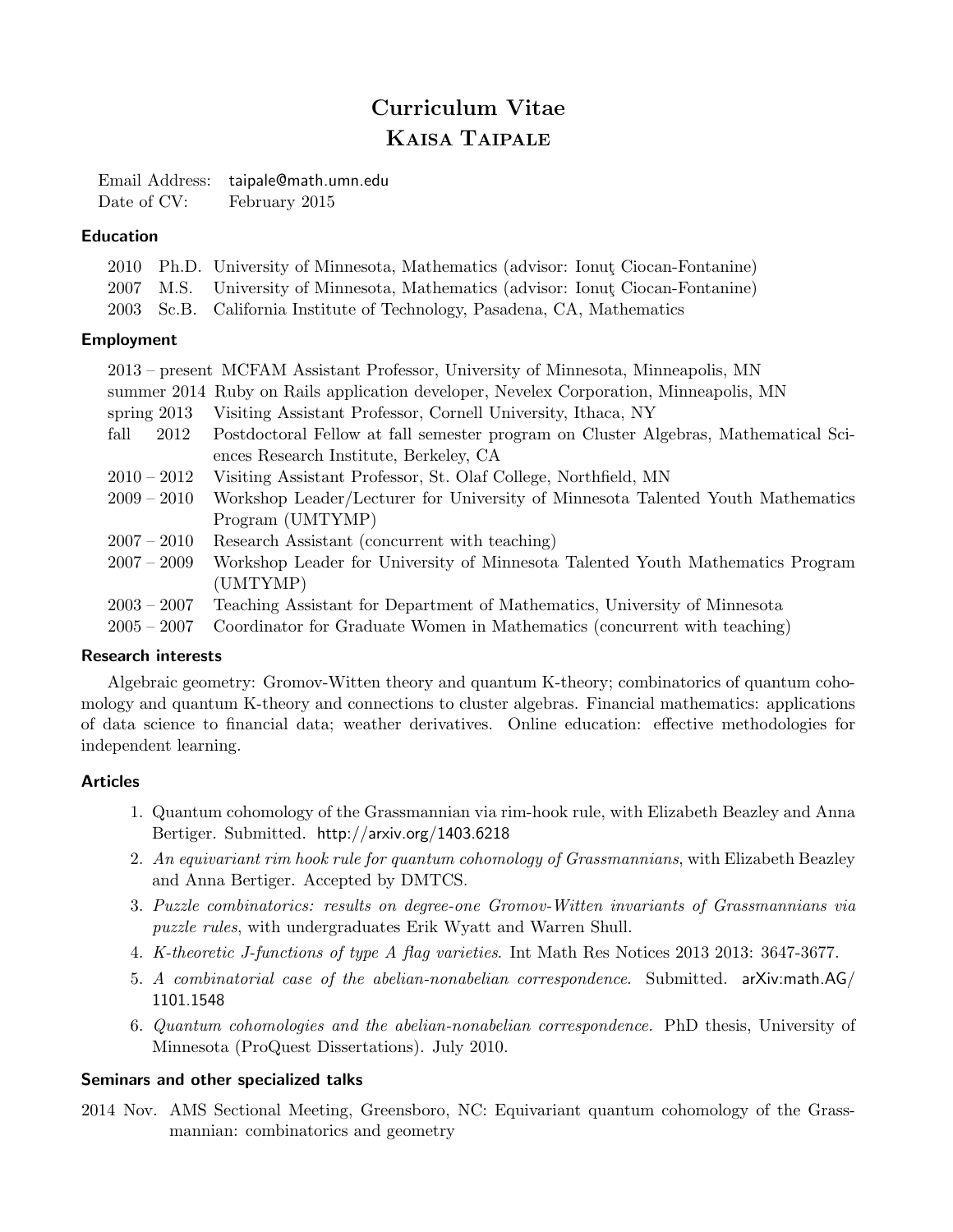| Sep.                          | AMS Sectional Meeting, University of Wisconsin Eau Claire: Polynomials from the Grass-<br>mannian and the affine Grassmannian |
|-------------------------------|-------------------------------------------------------------------------------------------------------------------------------|
| Apr.                          | University of Pennsylvania CAGE Seminar, Philadelphia, PA: Quantum K-theory of Grass-                                         |
|                               | mannians                                                                                                                      |
| Jan.                          | Joint Mathematics Meetings, Baltimore, MD: An equivariant rim-hook rule for quantum                                           |
|                               | cohomology of Grassmannians                                                                                                   |
|                               | 2013 Nov. St. Olaf College Research Seminar: Vicious and osculating walkers                                                   |
|                               | - Mar. AMS Sectional Meeting, University of Colorado Boulder: Computations in equivariant quan-                               |
|                               | tum cohomology of Grassmannians                                                                                               |
|                               | 2012 Nov. Virginia Tech Algebra Seminar: J-functions and quantum K-theory                                                     |
|                               | — Oct. UC Berkeley Combinatorics Seminar: Combinatorics of the abelian-nonabelian correspon-                                  |
|                               | dence                                                                                                                         |
| $\overline{\phantom{0}}$ Oct. | Mathematical Sciences Research Institute Postdoctoral Seminar: A gentle introduction to                                       |
|                               | quantum cohomology and K-theory                                                                                               |
| Jul.                          | Mathematical Society of Japan Seasonal Institute Young Participants Talk: K-theoretic J-                                      |
|                               | functions of type A flag varieties                                                                                            |
|                               | — Mar. Williams College: A conjectural quantum puzzle rule                                                                    |
|                               | 2011 Apr. St. Olaf Research Seminar: Combinatorics of rings coming from Grassmannians                                         |
|                               | 2009 Mar. AMS Sectional Meeting, University of Iowa: K-theoretic J-functions of flag varieties of type                        |
|                               | A                                                                                                                             |
|                               | - Nov. St. Olaf College: Approaching the Abelian-Nonabelian Correspondence                                                    |
|                               | — May U. Minnesota Math Physics Seminar: A Brief Introduction to Derived Categories                                           |
|                               | 2008 Nov. U. Minnesota Working Seminar on Schubert Calculus: Quantum Cohomology, Gromov-                                      |
|                               | Witten Theory, and Mondrian Tableaux                                                                                          |
|                               | - Oct. U. Minnesota Math Physics Seminar: Introduction to Gromov-Witten Theory                                                |
| Oct.                          | U. Minnesota Combinatorics Seminar: A View from the Other Side $-$ a Combinatorial Prob-                                      |
|                               | lem in Algebraic Geometry                                                                                                     |
| Apr.                          | U. Minnesota Junior Colloquium: Approaching the Abelian-Nonabelian Correspondence in                                          |
|                               | Gromov-Witten Theory                                                                                                          |

2004 Nov. U. Minnesota Junior Colloquium: Elliptic, Superelliptic, Hyperelliptic! Curves in Cryptography

### Awards and Fellowships

2012 Outstanding Professor Award, given by freshman students in Student Support Services program at St. Olaf College 2012 Selected as participant of St. Olaf's Boldt Writing Retreat, January 2012, to work on article on joint research with undergraduates Erik Wyatt and Warren Shull 2011 Selected as Project NExT Fellow. Project NExT (New EXperiences in Teaching) is a professional development program for recent PhDs in mathematics, run by the Mathematical Association of America 2011 Awarded Professional Development Grant by St. Olaf Faculty Life Committee to support participation in Project NExT 2010 Outstanding Professor Award, given by freshman students in Student Support Services program at St. Olaf College 2008 Good Teaching Award, University of Minnesota Department of Mathematics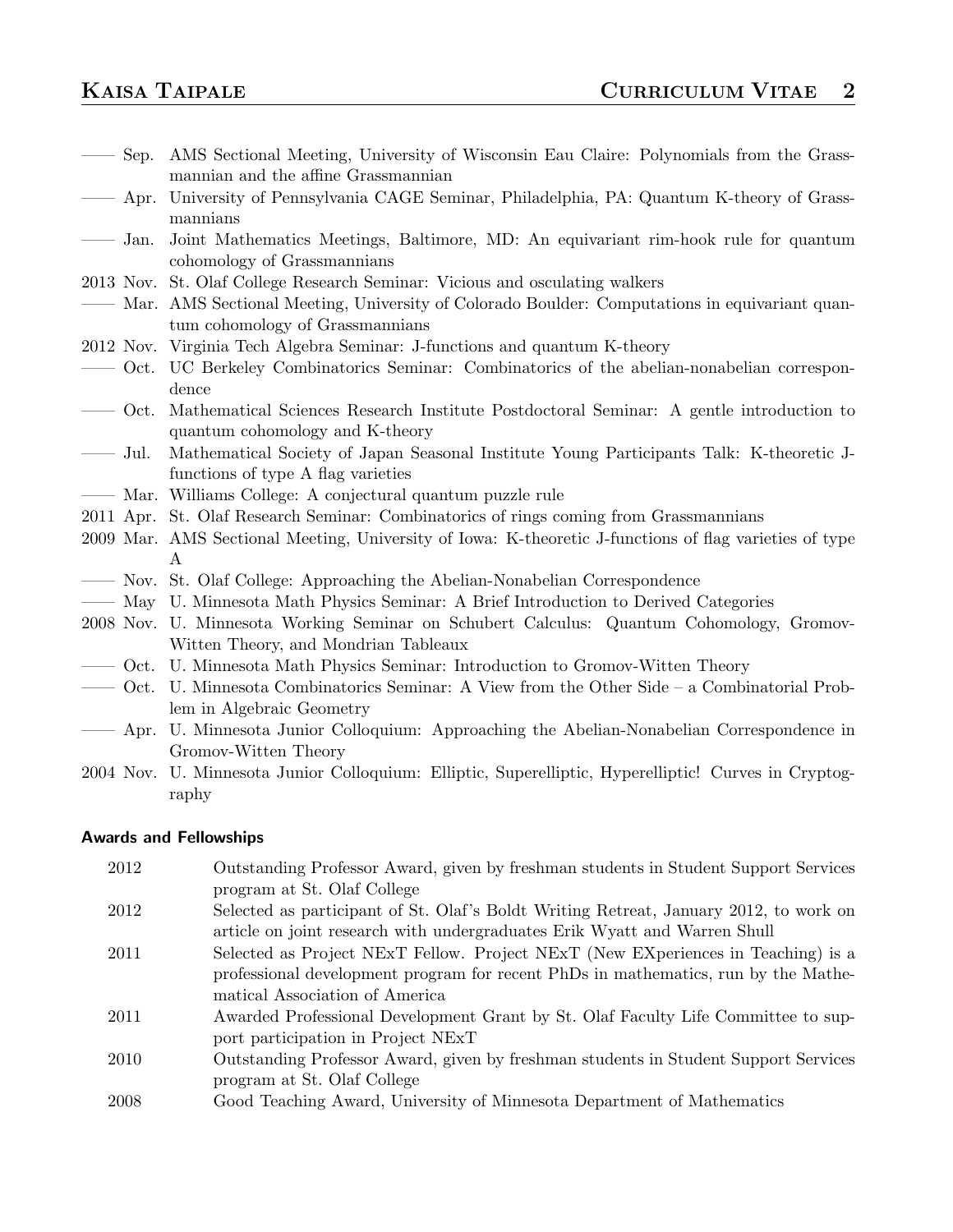#### Teaching activities

| Courses taught         |                                                                                                                                                                                    |
|------------------------|------------------------------------------------------------------------------------------------------------------------------------------------------------------------------------|
|                        | University of Minnesota Center for Financial and Actuarial Mathematics                                                                                                             |
|                        | Preparation for Financial Mathematics: review of multivariable calculus, linear algebra,<br>and differential equations for master's students. Second semester includes probability |
|                        | and Brownian motion.                                                                                                                                                               |
| Cornell University     |                                                                                                                                                                                    |
|                        | Calculus (Math $1110$ ) – as "course czar" I set curriculum and oversaw five instructors,<br>managing the course of about 170 students.                                            |
| St. Olaf College       |                                                                                                                                                                                    |
|                        | Preparation for Calculus, Fall 2010, Fall 2011 (using WeBWorK)                                                                                                                     |
|                        | Calculus 1, Fall 2010, Spring 2011, Spring 2012 (using some WeBWorK)                                                                                                               |
|                        | Multivariable Calculus, Spring 2011                                                                                                                                                |
|                        | Differential Equations, Fall 2011                                                                                                                                                  |
|                        | Algebraic Geometry, Spring 2012                                                                                                                                                    |
|                        | Advanced Algebraic Geometry (independent study), Fall 2011                                                                                                                         |
|                        | Differential Geometry (independent study), Spring 2012                                                                                                                             |
|                        | Computations of Chern Polynomials in Macaulay 2 (independent research), Spring 2012                                                                                                |
|                        | University of Minnesota Talented Youth Mathematics Program                                                                                                                         |
|                        | Calculus I (Single-Variable Calculus, Sequences and Series), Spring 2012                                                                                                           |
|                        | Calculus III (Multivariable Calculus), Fall 2007 - Fall 2009 (using WeBWorK)                                                                                                       |
| University of Minnesta |                                                                                                                                                                                    |
|                        | Honors Mathematics 3592H-3593H (Multivariable Calculus), Fall 2006 - Spring 2007<br>Multivariable Calculus, College of Science and Engineering, Spring 2006                        |
|                        | Intensive Precalculus, College of Liberal Arts, Fall 2005                                                                                                                          |
|                        | Calculus 1, College of Science and Engineering, Fall 2003 – Spring 2005                                                                                                            |
| Other Teaching         |                                                                                                                                                                                    |
|                        | Taught elective summer school with Southwest Super Summer Program, Southwest<br>High School, Minneapolis, MN. Courses I taught or assisted with included Rocketry,                 |
|                        | Lego-Logo, and Salsa Dance. I also created a course called "Art and Math" that focused<br>on symmetry, tesselations, fractals, and other connections. 1997 – 1999                  |
| Undergraduate Research |                                                                                                                                                                                    |

Under my direction, Erik Wyatt and Warren Shull explored the combinatorics of the puzzle rule for calculating Littlewood-Richardson coefficients. Erik found a puzzle analog of the rimhook rule for calculating degree 1 quantum coefficients. Warren found several results on what kinds of subtriangles can appear in the puzzle triangles. This is related to the geometry of positroid varieties. I spent January 2012 drafting the paper through St. Olaf's Boldt Faculty Writing Seminar. A copy is available at my website.

Vladimir Sotirov worked with me on a program to compute Chern polynomials of smooth projective varieties using the computer program Macaulay2. He greatly improved my code, and the code and a discussion of the results can be found on my webpage.

During summer 2012 Cameron Marcott worked with me on a project that started with total positivity and ended with him working out the subposets of the pipe dream poset given by pipe dreams that preserve the "spelling" (in terms of simple transpositions) of the permutation associated to the pipe dream. His paper was accepted by the Electronic Journal of Combinatorics.

#### **Outreach**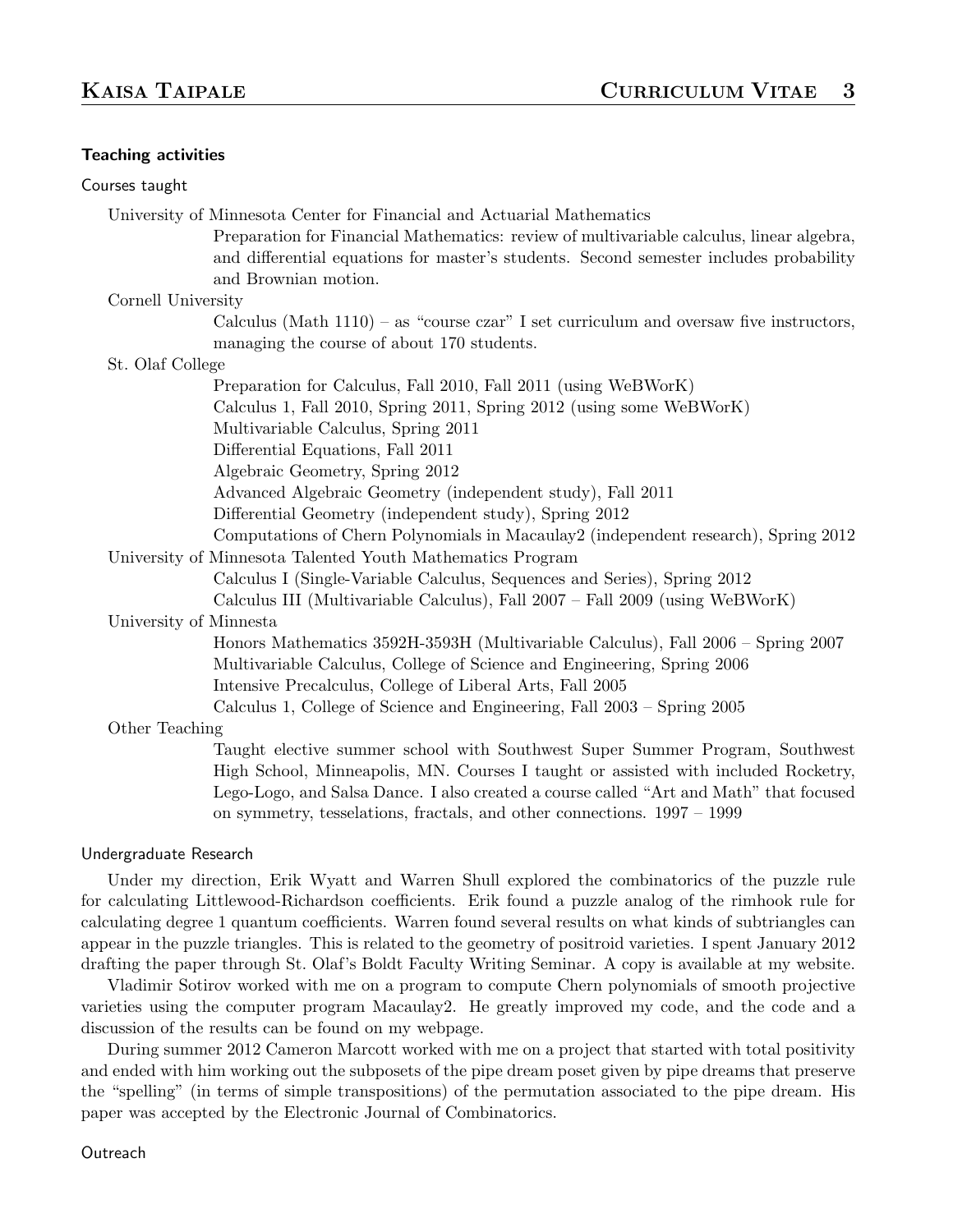- 2014 Apr. Where have you gone, White Bear Lake? Earth Day address, Augsburg College, Minneapolis, MN.
- 2014 Feb. Education and Mathematics in a Digital World, Arden Hills/Shoreview Rotary Club.
- 2013 Spring Presentation for Totally Awesome Mathematics, Cornell University, and Undergraduate Math Club, Cornell University, on Schubert calculus
- 2012 Nov. Two presentations for the Berkeley Math Circle: Pipe Dreams and Permutations for the advanced group, Nonstandard Geometry for the intermediate group.
- 2010 2012 Co-organizer of activities for women in math at St. Olaf College. Each fall: Women's Dessert Night, a panel discussion with St. Olaf alumnae and current students. Spring 2012: "Truth Values: One Girl's Romp Through MIT's Male Math Maze."
- 2009 July Led one-day exploration of cryptography and geometry (geodesics/non-Euclidean geometry) for Exploring Careers in Engineering and the Physical Sciences at University of Minnesota.
- 2008 June Led three one-day explorations of cryptography (RSA algorithm) and topology (Euler characteristic) for Exploring Careers in Engineering and the Physical Sciences at University of Minnesota, including two days for girls only.
- 2001 Summer Held a SURF (Summer Undergraduate Research Fellowship) at Caltech, researching how to integrate service learning with science, engineering, and mathematics education.

#### Seminars organized

| $2011 - 2012$ Co-organizer for research seminar at St. Olaf College                         |
|---------------------------------------------------------------------------------------------|
| 2010 – 2012 Member of Department Colloquium Committee for Mathematics, Statistics, and Com- |
| puter Science at St. Olaf College                                                           |
| $2006 - 2010$ Undergraduate Math Club (University of Minnesota)                             |
| $2001 - 2003$ Undergraduate Math Club (Caltech – founder!)                                  |
|                                                                                             |

#### **Technology**

Programming: written programs for algebraic geometry, combinatorics, and quantum cohomology computations in Sage, Macaulay2, and CoCoA.

Education: Completed or taking courses via Udacity and Coursera to better understand online education modalities and data science techniques.

Teaching: Used WeBWorK and Moodle for course management and online homework at University of Minnesota and St. Olaf College. Set up and currently administer independent WeBWorK server for experiments in education with FM 5001/5002.

#### Departmental and College service

| 2012          | Organized faculty seminar on WeBWorK, the MAA online homework system, for St. Olaf  |
|---------------|-------------------------------------------------------------------------------------|
|               | faculty                                                                             |
| $2011 - 2012$ | Member of department research seminar committee, Department of Mathematics, Statis- |
|               | tics, and Computer Science, St. Olaf College.                                       |
| $2010 - 2011$ | Member of department colloquium committee, Department of Mathematics, Statistics,   |
|               | and Computer Science, St. Olaf College                                              |
| $2010 - 2011$ | Member of ad-hoc committee on Women in the Faculty of Natural Sciences and Math-    |
|               | ematics, St. Olaf College                                                           |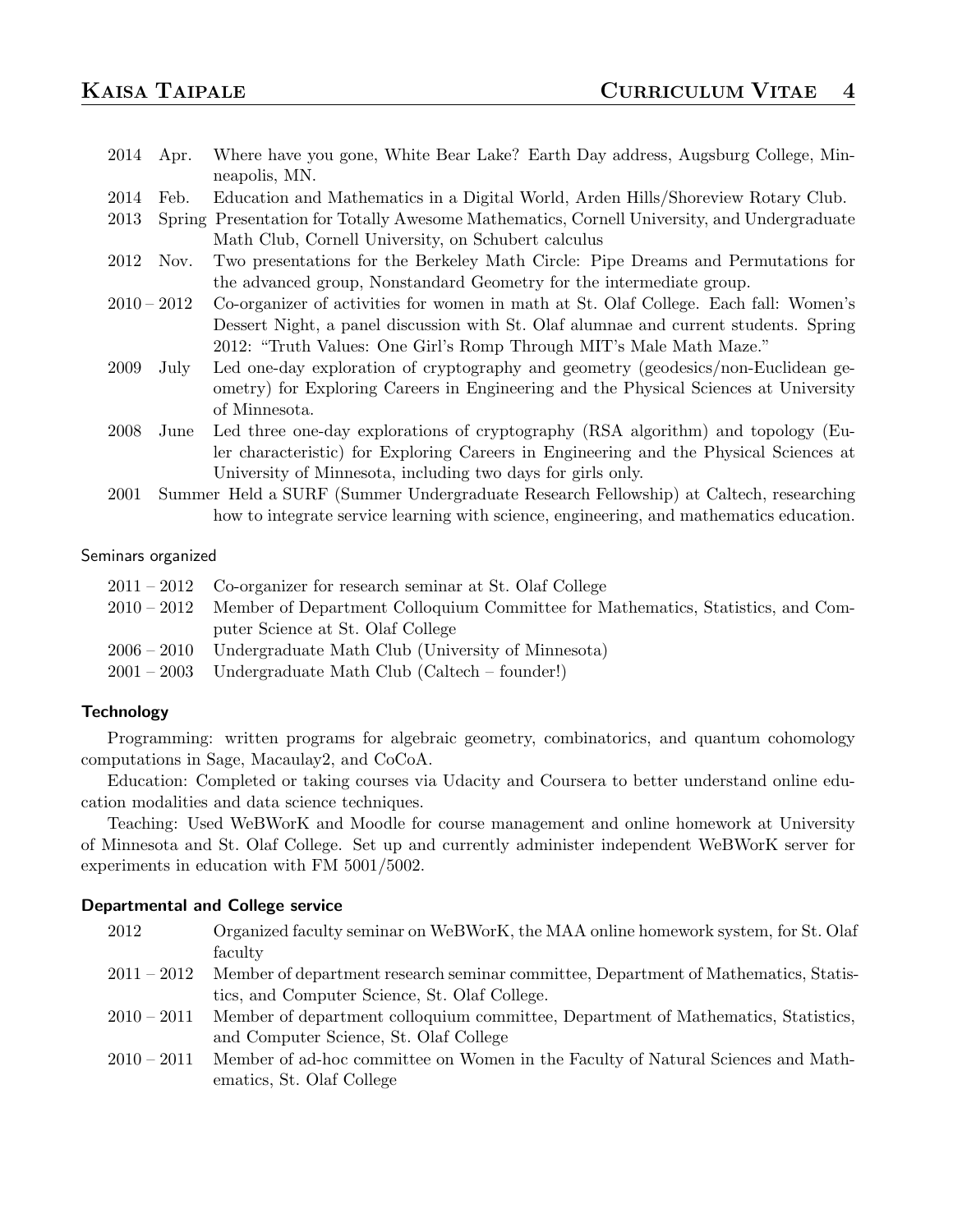# Organizing activities for conferences and meetings

| 2012          | Organizer for Project NExT panel "Publishing with Undergraduates," MathFest, Madi-  |
|---------------|-------------------------------------------------------------------------------------|
|               | son, 2012.                                                                          |
| $2011 - 2012$ | Organizer for Project NExT panel "Expository Writing," Joint Math Meetings, Boston, |
|               | 2012.                                                                               |
| 2011          | US Committee Member, Géométrie Algébrique en Liberté. Wrote and submitted NSF       |
|               | proposal for travel funding for US-based GAeL participants with Nathan Owen Ilten   |
|               | and Sam Payne. Awarded \$27,819 over three years.                                   |
| 2010          | Organizing Committee Member (with V. González Alonso, N. Owen Ilten, P. Macias      |
|               | Marques, M. Melo, F. Viviani,): Géométrie Algébrique en Liberté XVIII, Coimbra,     |
|               | Portugal.                                                                           |
| 2009<br>June  | Organizing Committee Member (with S. Erdogan, A. López, M. Melo, I. Utku Turkmen,   |
|               | F. Viviani, T. Wouters): Géométrie Algébrique en Liberté XVII, Leiden, Netherlands. |
|               |                                                                                     |

# Participation in conferences and meetings

| 2013 | Mar. | Participant in ICERM workshop on Whittaker Functions, Schubert calculus and Crys-<br>tals. Joint research presented in poster.                                                                                                         |
|------|------|----------------------------------------------------------------------------------------------------------------------------------------------------------------------------------------------------------------------------------------|
|      |      |                                                                                                                                                                                                                                        |
| 2013 | Mar. | Spoke at AMS Sectional Meeting in Boulder, CO about equivariant quantum Schubert<br>calculus                                                                                                                                           |
| 2012 | Sep. | Introductory Workshop on Clusters and Commutative Algebra, Mathematical Sciences<br>Research Institute.                                                                                                                                |
| 2012 | July | Mathematical Society of Japan Seasonal Institute on Schubert Calculus.                                                                                                                                                                 |
| 2012 | July | Sage-Combinat Days 40, Institute for Mathematics and its Applications, University of                                                                                                                                                   |
|      |      | Minnesota.                                                                                                                                                                                                                             |
| 2011 | Aug. | Participant in Project NExT workshop and Mathfest in Lexington, Kentucky.                                                                                                                                                              |
|      | July | Participant in Macaulay 2 Workshop at Institute for Mathematics and its Applications,<br>University of Minnesota. Worked on computations of Chern polynomials of nonsingular<br>projective varieties; currently writing documentation. |
|      | June | Participant in Cluster Algebras Workshop at University of Oregon.                                                                                                                                                                      |
|      | Mar. | Spoke at AMS North Central Section Meeting on "K-theoretical J-functions of type A                                                                                                                                                     |
|      |      | flag varieties"                                                                                                                                                                                                                        |
| 2010 | Oct. | Participant in Compact Moduli and Vector Bundles at University of Georgia.                                                                                                                                                             |
|      | Mar. | Participant in Localization Techniques in Equivariant Cohomology at American Insti-<br>tute of Mathematics.                                                                                                                            |
|      | Jan. | Participant in AWM Workshop at Joint Math Meetings. Presented a poster on Quan-<br>tum K-theory.                                                                                                                                       |
| 2009 | Jul. | Participant in Equivariant Gromov-Witten theory and Symplectic Vortices, CIRM, Lu-                                                                                                                                                     |
|      |      | miny.                                                                                                                                                                                                                                  |
|      | Jun. | Organizer of and participant in Géométrie Algébrique en Liberté XVII, Leiden, Nether-                                                                                                                                                  |
|      |      | lands. Presented a poster on quantum K-theory.                                                                                                                                                                                         |
|      | Mar. | Participant in Combinatorial, Toric, and Enumerative Geometry, MSRI. Official note-                                                                                                                                                    |
|      |      | taker.                                                                                                                                                                                                                                 |
|      | Feb. | Participant in Modern Moduli Theory, MSRI.                                                                                                                                                                                             |
|      | Jan. | Participant in Connections for Women: Algebraic Geometry, MSRI. Presented a poster                                                                                                                                                     |
|      |      | on combinatorial results in Gromov-Witten theory.                                                                                                                                                                                      |